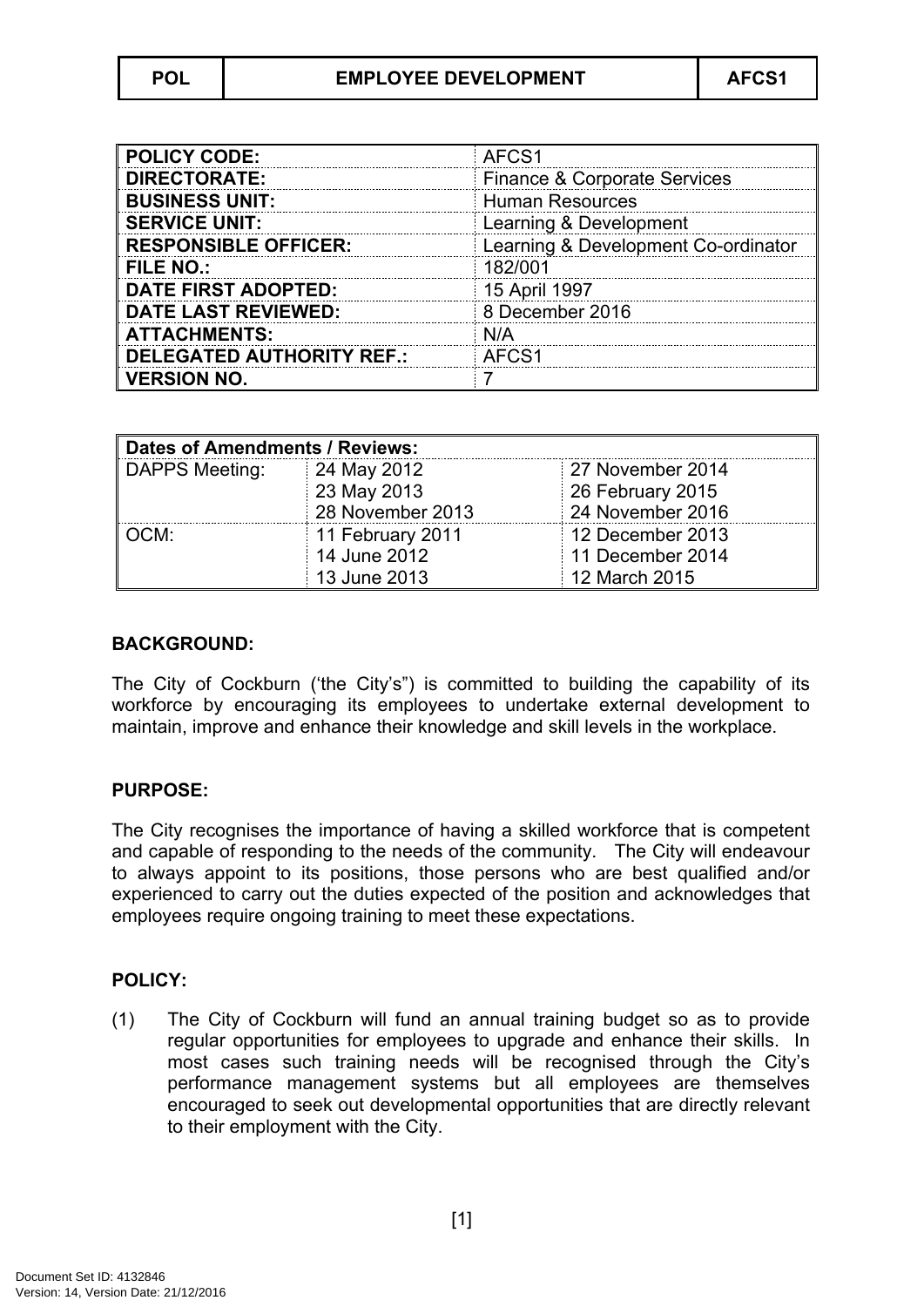- (2) This Policy applies to all employees engaged on a permanent full time or part time basis and have successfully completed their probation review.
- (3) Employee development support is not available to the following unless approved by the Service Unit Manager and the Manager, Human Resources:
	- a. Casual employees;
	- b. Employees on a temporary contract;
	- c. Permanent employees on leave without pay.
- (4) Attendance at conferences is not covered by this policy.
- (5) For ease of use this policy has been divided into five (5) streams of employee development:
	- a. Apprenticeships and Traineeships
	- b. Undergraduates
	- c. University level development
	- d. TAFE / VET level development
	- e. Short course development
- (6) General Conditions
	- a. Employee development support is for both time spent in development and for the enrolment costs associated with development.
	- b. For the purposes of this policy, 'Study Leave' is defined as paid leave for the purposes of completing an approved development activity (other than short courses).

Employees will make every effort to enrol into units of study which minimise impact on their service units (eg. Evening units).

Support is based on the Service Unit Manager's recommendation but final approval is from the Manager Human Resources or Learning and Development Coordinator.

- c. The need for an employee to repeat a unit or course of study shall be deemed to be unsatisfactory performance and that unit will not qualify for any assistance under this Policy.
- d. Support is not given retrospectively. Employees seeking support from the City will need to apply and have their request approved in writing prior to commencing the development activity.
- e. Any employee who is granted any assistance under this Policy may not be the beneficiary of any other sponsored training provided by the City.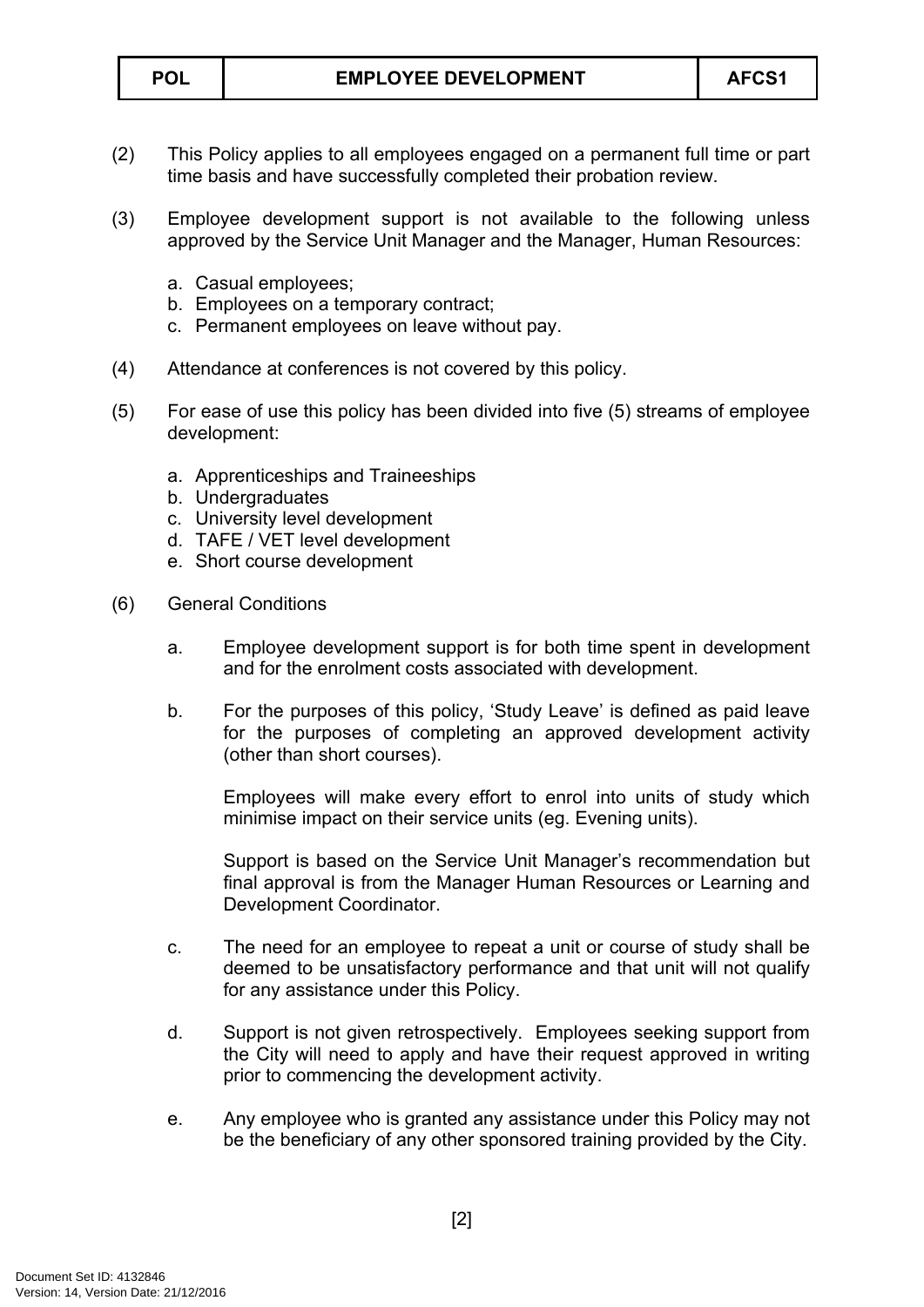## (7) Apprenticeship and Traineeship Development

- a. The City will provide support for an employee engaged in an apprenticeship or traineeship position.
	- (i) Time

Apprentices and trainees will be paid for all time required to attend classes where the classes fall during their normal working hours.

(ii) Block Leave

Apprentices and trainees will be paid for all time required to attend block leave classes where the classes fall during their normal working hours.

(iii) Fees

Apprentices and trainees will have all training costs under such schemes met by the City other than parking, campus fines, memberships, guild fees and travel costs associated with the course of study.

- (8) Undergraduate Development
	- a. The City will provide support for an employee engaged in an undergraduate position who has successfully completed the first year of a University Degree.
		- (i) Time (Study Leave)

Undergraduates are employed on a part-time basis and are therefore required to attend classes on the days they are not scheduled to work for the City.

- (ii) Fees
	- 1. The City will provide financial support to the employee to an amount of 25% of the employee's enrolment fee liability for each full unit of study undertaken while employed in an Undergraduate position with the City.
	- 2. Financial support will be paid directly into the employees HECS / FEE HELP account on the successful completion of each unit of study for that semester.
	- 3. After 12 months continuous service post completion of the degree, the City will make a further 25% financial contribution toward the units of study completed during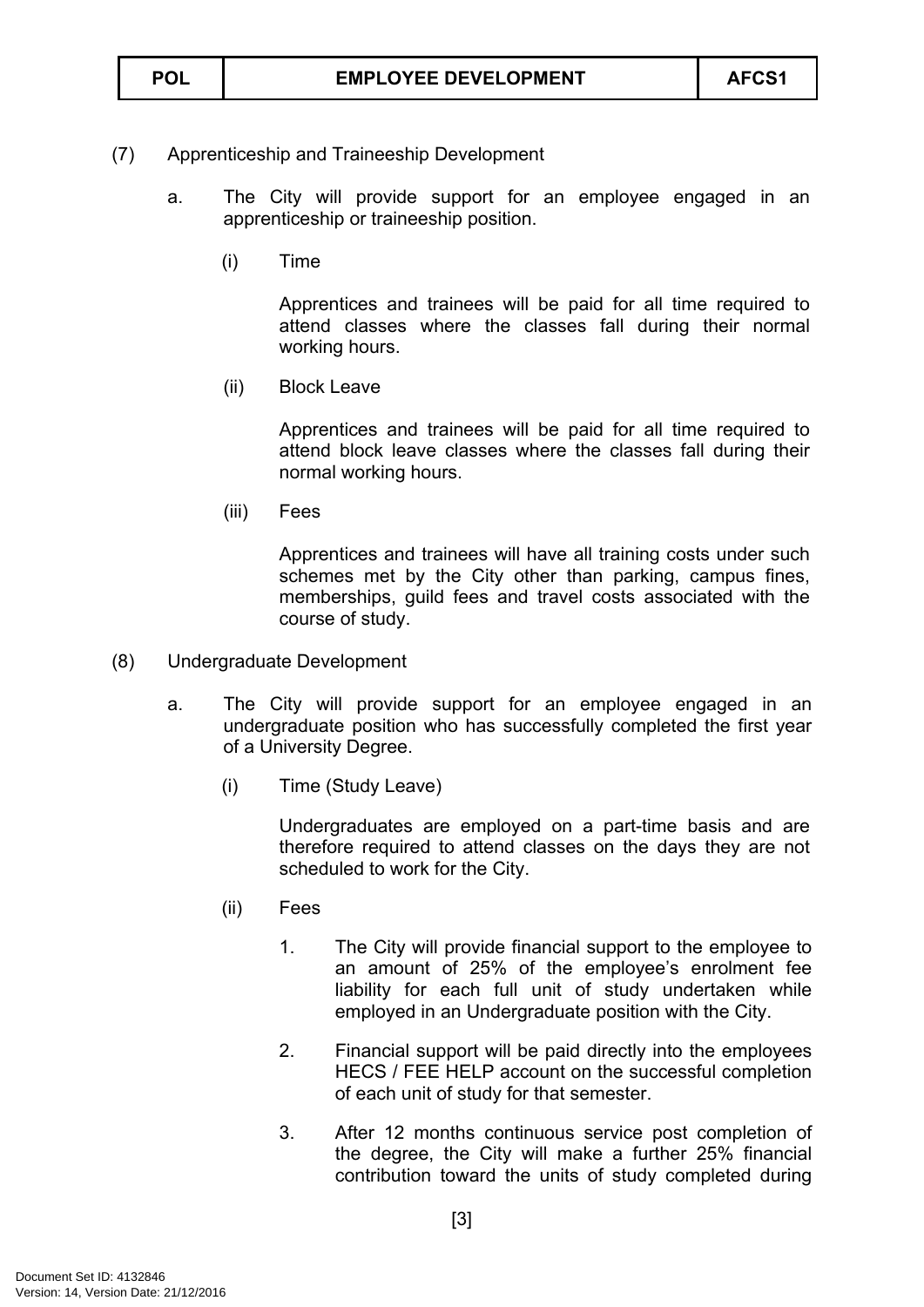employment. As per (8)(a)(ii)(2) financial support will be paid directly into the employees HECS / FEE HELP account.

- (9) University Level Development
	- a. The City will provide support for an employee to undertake nationally recognised tertiary studies for their professional development where the qualification is directly related to their role at the City.
		- (i) Time (Study Leave)
			- 1. The City will provide a full time employee with time off with pay up to a maximum of five (5) hours per week. Study leave is calculated on the contact time required for each unit.
			- 2. Part time employees will receive pro-rata study leave up to a maximum of five (5) hours per week.
			- 3. If an employee is studying online, study leave will be granted equivalent to that of  $(9)(a)(i)(1)$  as if the employee was attending campus.
			- 4. Approved study leave is to be taken within the employee's usual hours of work and is not to be claimed over and above.
			- 5. Study leave is not to be accrued from week to week. Therefore, if not used during the week due it is forfeited.
			- 6. Any travel time will be in the employees own time.
		- (ii) Block Leave
			- 1. Unit's requiring block participation instead of weekly attendance will receive an amount of leave based on a maximum of five (5) hours of study leave per week (as per (9)(a)(i)(1) for the semester/trimester. Part time employee entitlements will be calculated on a pro-rate basis.
			- 2. If the block participation period exceeds the amount of study leave approved, employees will be required to take some other type of leave to make up the total absence.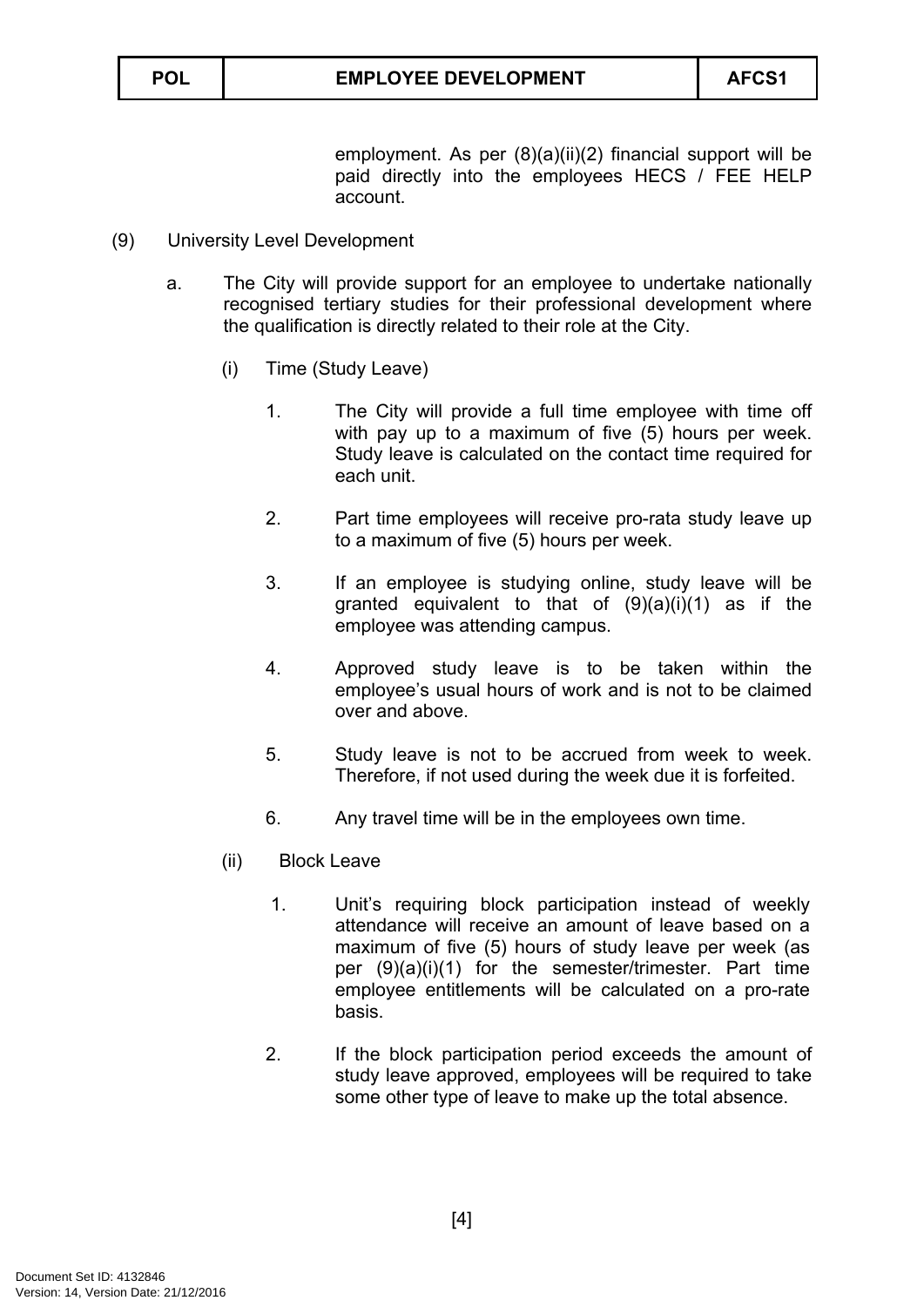(iii) Examinations

Leave shall be granted to enable the employee to attend examinations relating to the unit being undertaken but will be no greater than 5 hours per week (pro-rata for part time employees).

- (iv) Fees
	- 1. The City will provide financial support to the employee to an amount of 50% of the employees enrolment fee liability for each full unit of study calculated on a per semester/trimester basis.
	- 2. An employee has three options to claim financial support from the City:
		- (a) Enter into a *Training Agreement* with the City whereby the City pays 100% of the enrolment fees upfront and the employee repays the City 50% of these fees through their fortnightly pay for a maximum of eight (8) fortnights.
		- (b) Pay for their enrolment fees upfront themselves and on successful completion of each unit of study provide a copy of the paid receipt and record of results to the Learning and Development Coordinator for 50% reimbursement into their nominated bank account.
		- (c) Defer their enrolment fees to HECS / FEE HELP and on successful completion of each unit of study provide a copy of the HECS / FEE HELP Liability Statement and a record of results to the Learning and Development Coordinator for 50% reimbursement into their HECS / FEE HELP or nominated bank account.
- (v) Application and Approval Process
	- 1. Employees are required to complete the *Application for University Study Support* and submit to the Learning and Development Coordinator for approval.
	- 2. Applications must be submitted and approved prior to the commencement of studies in order for the employee to access support under this policy.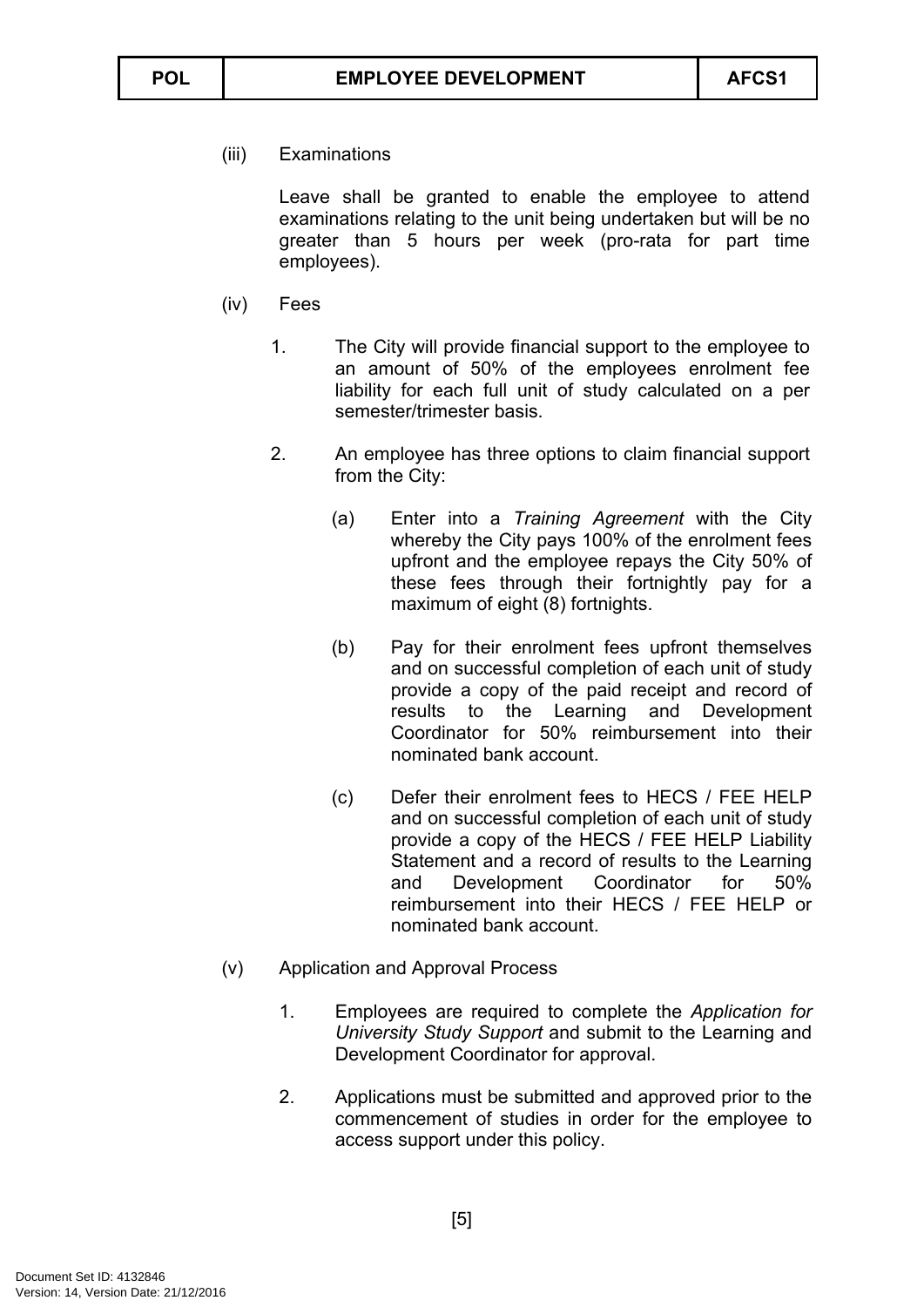- 3. Please refer to procedure *LD1.2 How to apply for university study support under the EDP* for more information.
- (10) TAFE / VET Level Development
	- a. The City will provide support for an employee to undertake nationally recognised post-secondary/vocational studies for their professional development where the qualification is directly related to their role at the City.
		- (i) Time (Study Leave)
			- 1. The City will provide a full time employee with time off with pay up to a maximum of five (5) hours per week. Study leave is calculated on the contact time required for each unit.
			- 2. Part time employees will receive pro-rata study leave up to a maximum of five (5) hours per week.
			- 3. Approved study leave is to be taken within the employee's usual hours of work and is not to be claimed over and above.
			- 4. Study leave is not to be accrued from week to week. Therefore, if not used during the week due it is forfeited.
			- 5. Any travel time will be in the employees own time.
		- (ii) Fees
			- 1. The City will provide financial support to the employee to an amount of 50% of the employee's enrolment fee liability for each full unit of study.
			- 2. An employee has two options to claim financial support from the City:
				- (a) Pay for their enrolment fees upfront themselves and on successful completion of each unit of study provide a copy of the paid receipt and record of results to the Learning and Development Coordinator for 50% reimbursement into their nominated bank account.
				- (b) Defer their enrolment fees to VET FEE HELP and on successful completion of each unit of study provide a copy of the VET FEE HELP Liability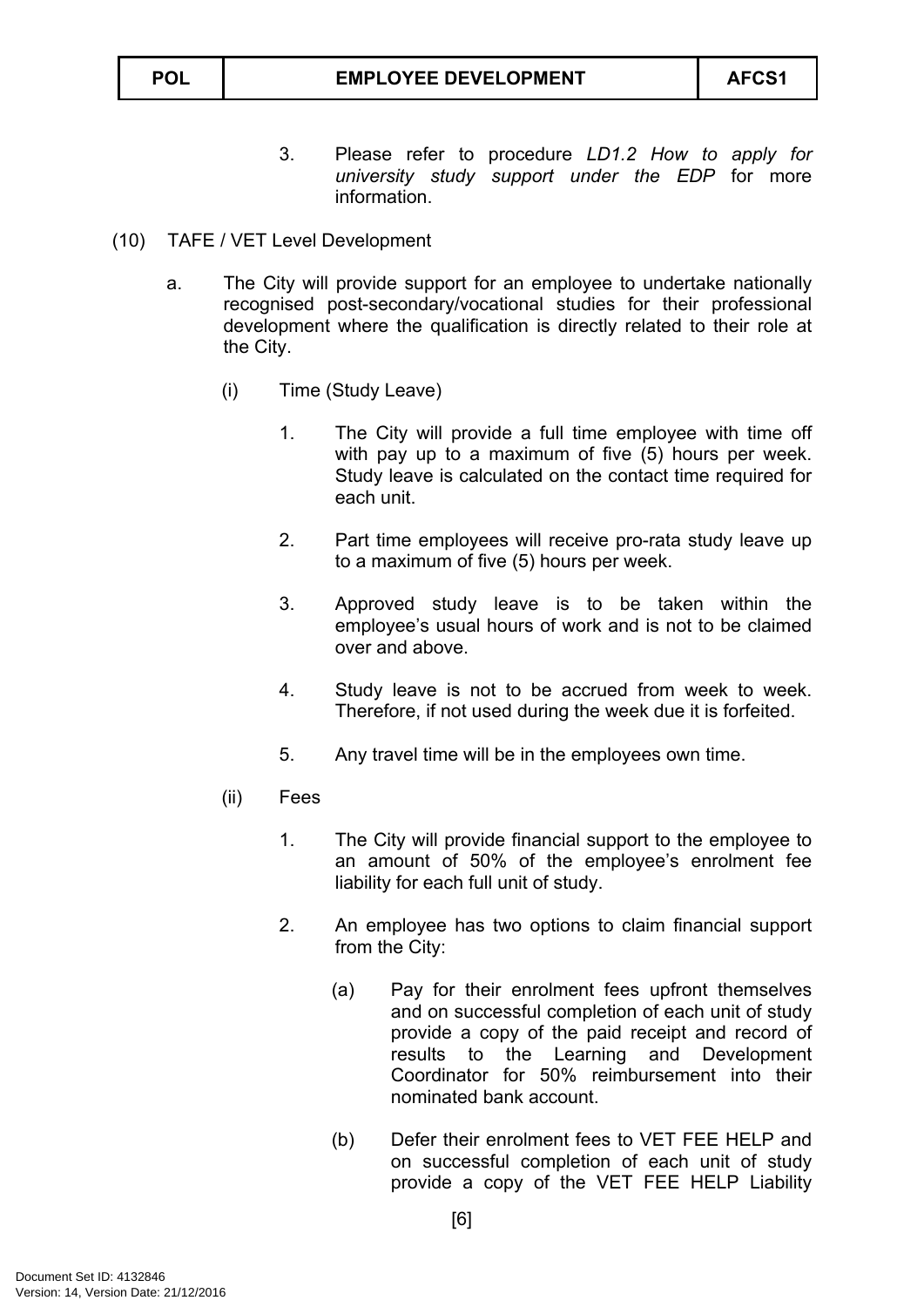Statement and a record of results to the Learning and Development Coordinator for 50% reimbursement into their VET FEE HELP or nominated bank account.

- (ii) Application and Approval Process
	- 1. Employees are required to complete the *Application for TAFE / VET Study Support* and submit to the Learning and Development Coordinator for approval.
	- 2. Applications must be submitted and approved prior to the commencement of studies in order for the employee to access support under this policy.
	- 3. Please refer to procedure *LD1.3 How to apply for TAFE/VET study support under the EDP* for more information.
- (11) Short Course Development
	- a. The City will provide support for an employee to undertake a short course for their professional development where the course is directly related to their role and the need has been identified through the City's annual performance review system.
		- (i) Time
			- 1. Employees will be paid for all time required to attend short courses.
			- 2. If attendance is required on a day when an employee would normally be taking their "Flexible Day Off" (FDO) then the employee will accrue the time and may elect to have this time paid out at normal rates.
		- (ii) Fees
			- 1. Employees approved to undertake a short course under this policy will have all costs covered by the City. These costs include enrolment fees, parking fees and travel expenses.
			- 2. The following fees will not be covered under this policy:
				- (a) Parking or campus fines
				- (b) Memberships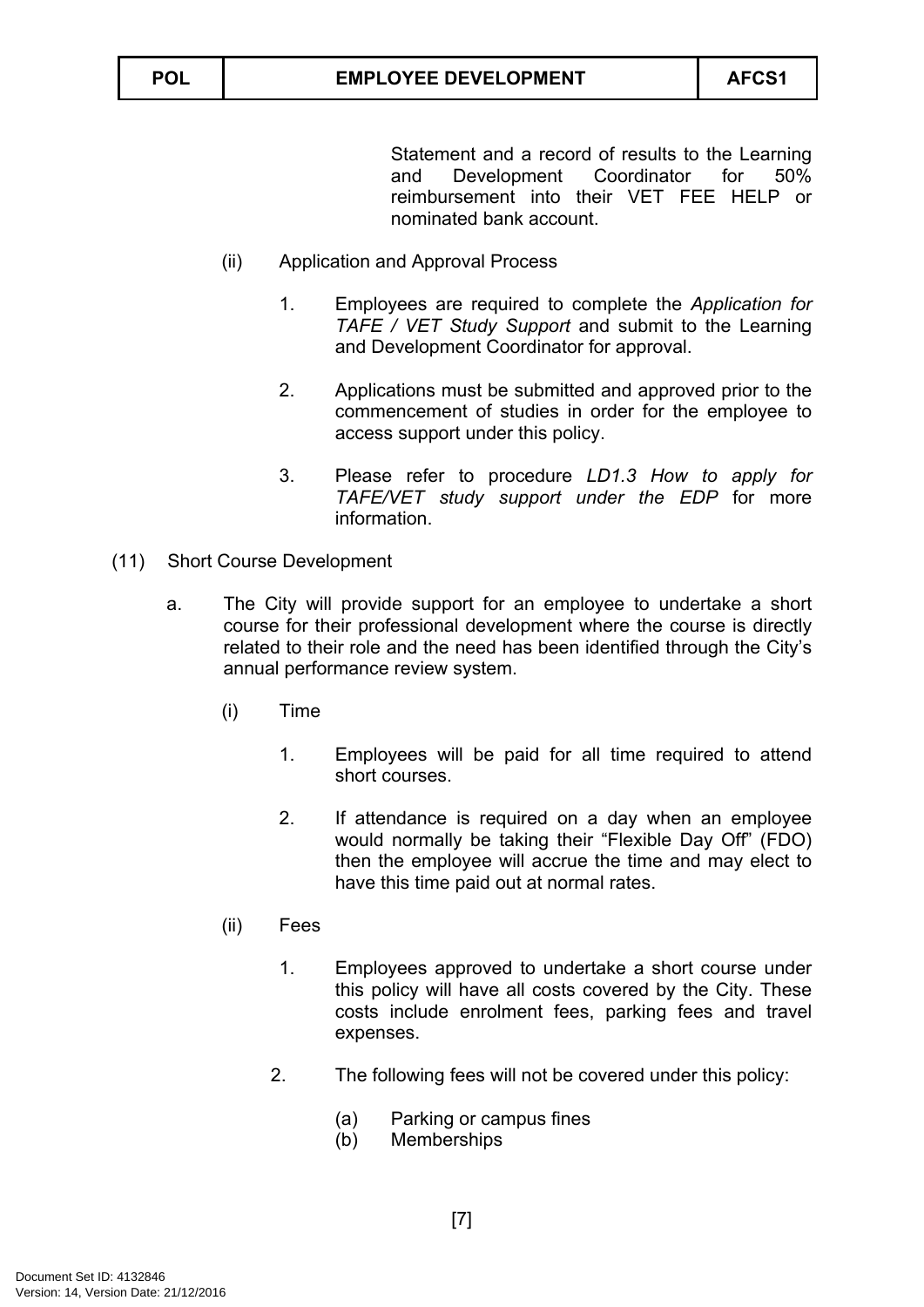- (iii) Application and Approval Process
	- 1. Employees are required to complete the *Application for Short Course Study Support* and submit to the Learning and Development Coordinator for approval.
	- 2. Applications must be submitted and approved prior to the commencement of the course in order for the employee to access support under this policy.
	- 3. Please refer to procedure *LD1.4 How to apply for short course study support under the EDP* for more information.
	- 4. Managers have the ability to fund an employee's attendance at a short course from their own budget and do not require approval from Human Resources. Should this occur, the Learning and Development Coordinator must be notified of the employee's attendance and provided with a copy of their certificate for the purposes of accurate record keeping.
- (iv) Unique Student Identifier

In accordance with the Student Identifiers Act 2014, effective as of 1 January 2015 all employees attending a nationally recognised course of study (excluding university level degrees) will be required to apply for a Unique Student Identifier (USI). Please refer to the *Application for Short Course Study Support* for more information on how to apply for this number.

- (12) Service Commitment and repayment of financial support
	- a. Should an employee voluntarily terminate employment with the City prior to twelve (12) months service following the completion of each unit of study, the employee will be required to repay the City 50% of the financial contribution made towards these units. This amount will be deducted from the employee's final pay. In the event that the employee does not have enough entitlements to cover the repayment, a debtor invoice will be created and the employee will be required to pay the invoice through arrangements with the City's Rates and Revenue team.
	- b. Should an employee fail to pass or withdraw from the approved unit of study whilst still employed at the City, they will be required to repay the full amount (100%) of the total financial support they received towards this development.

This support can be repaid through the employee's fortnightly pay over a maximum of eight (8) pay cycles until the City has been repaid in full.